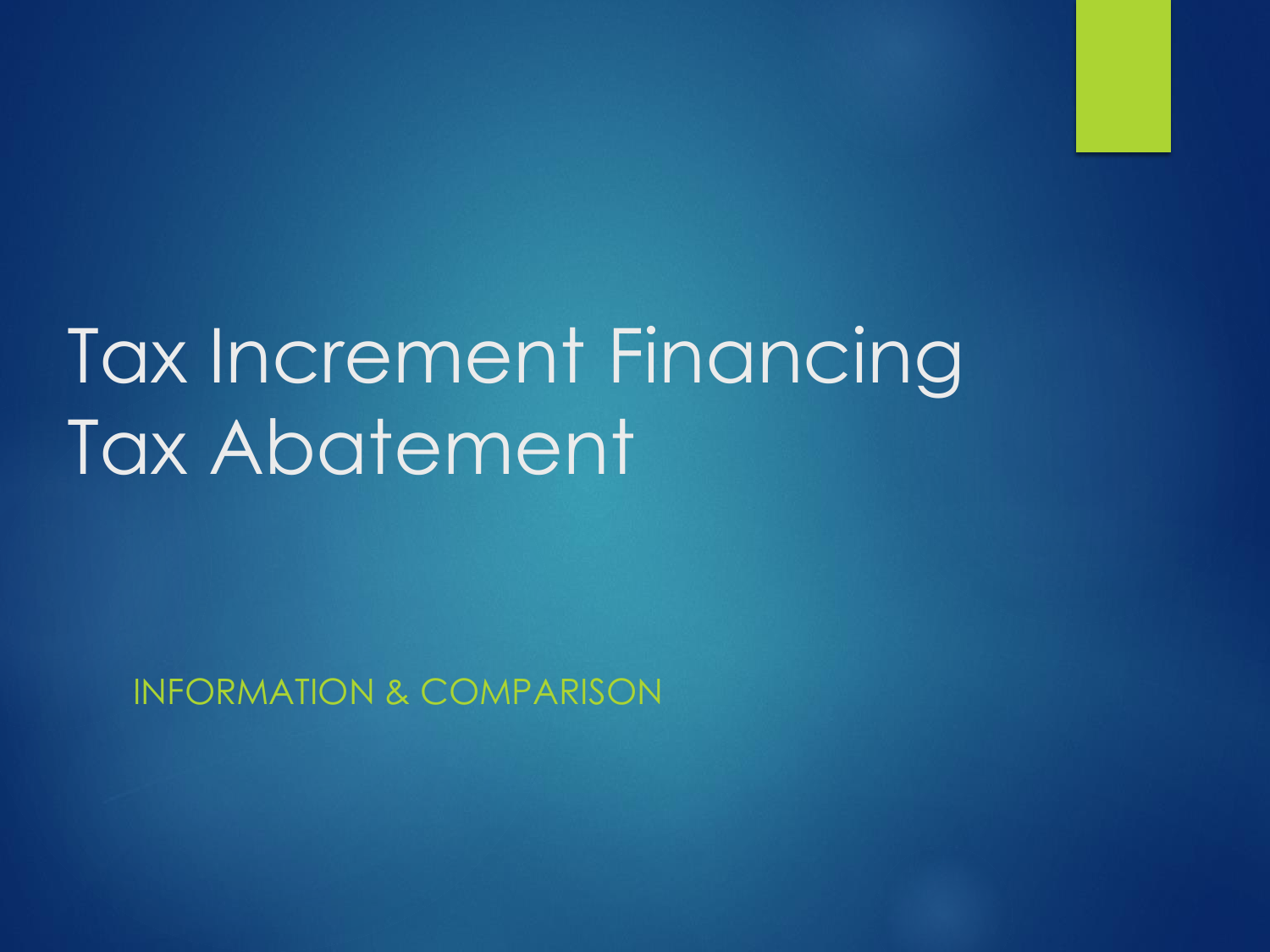## TIF vs Tax Abatement

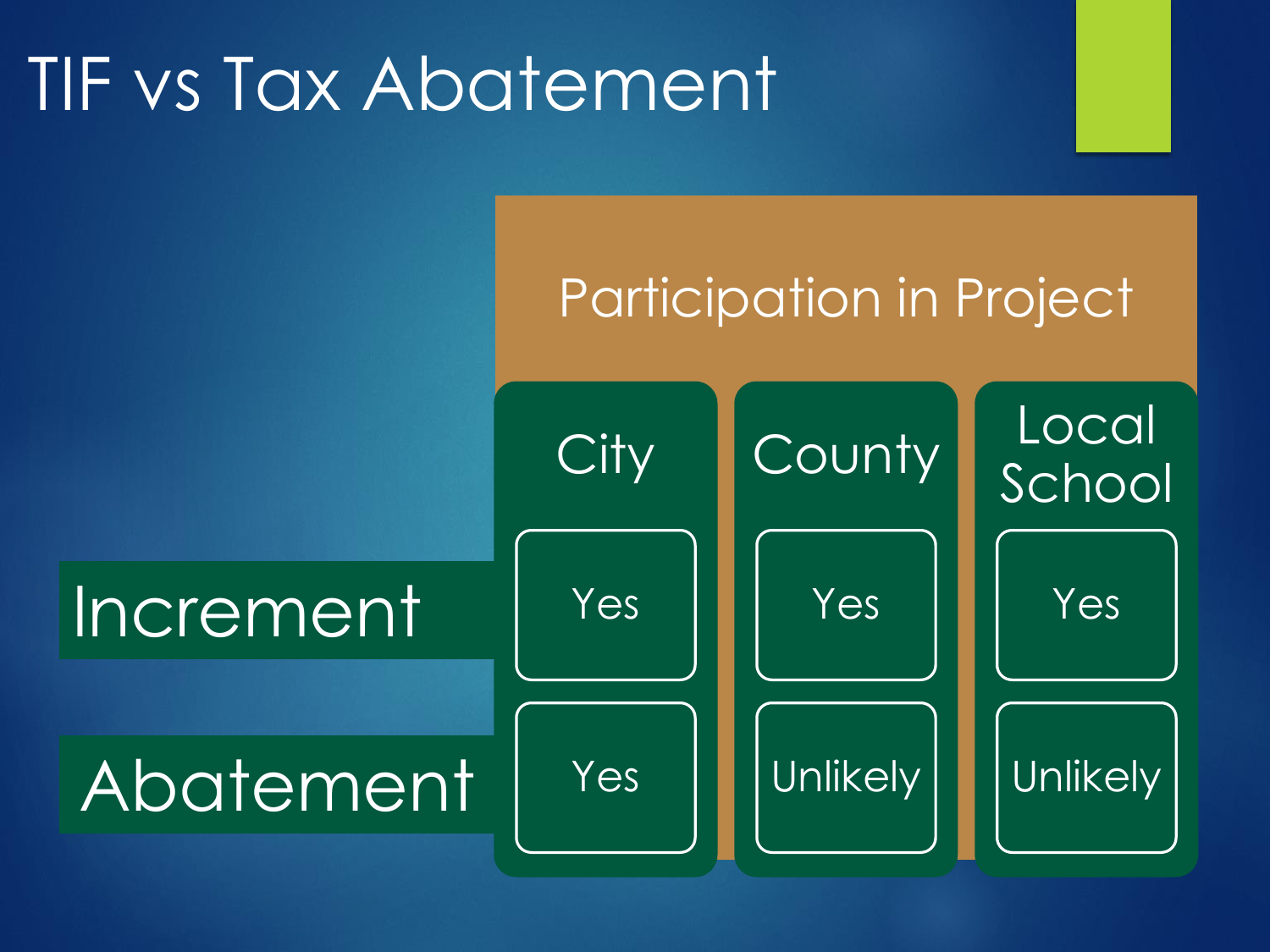

## Eligible Projects – Differing Goals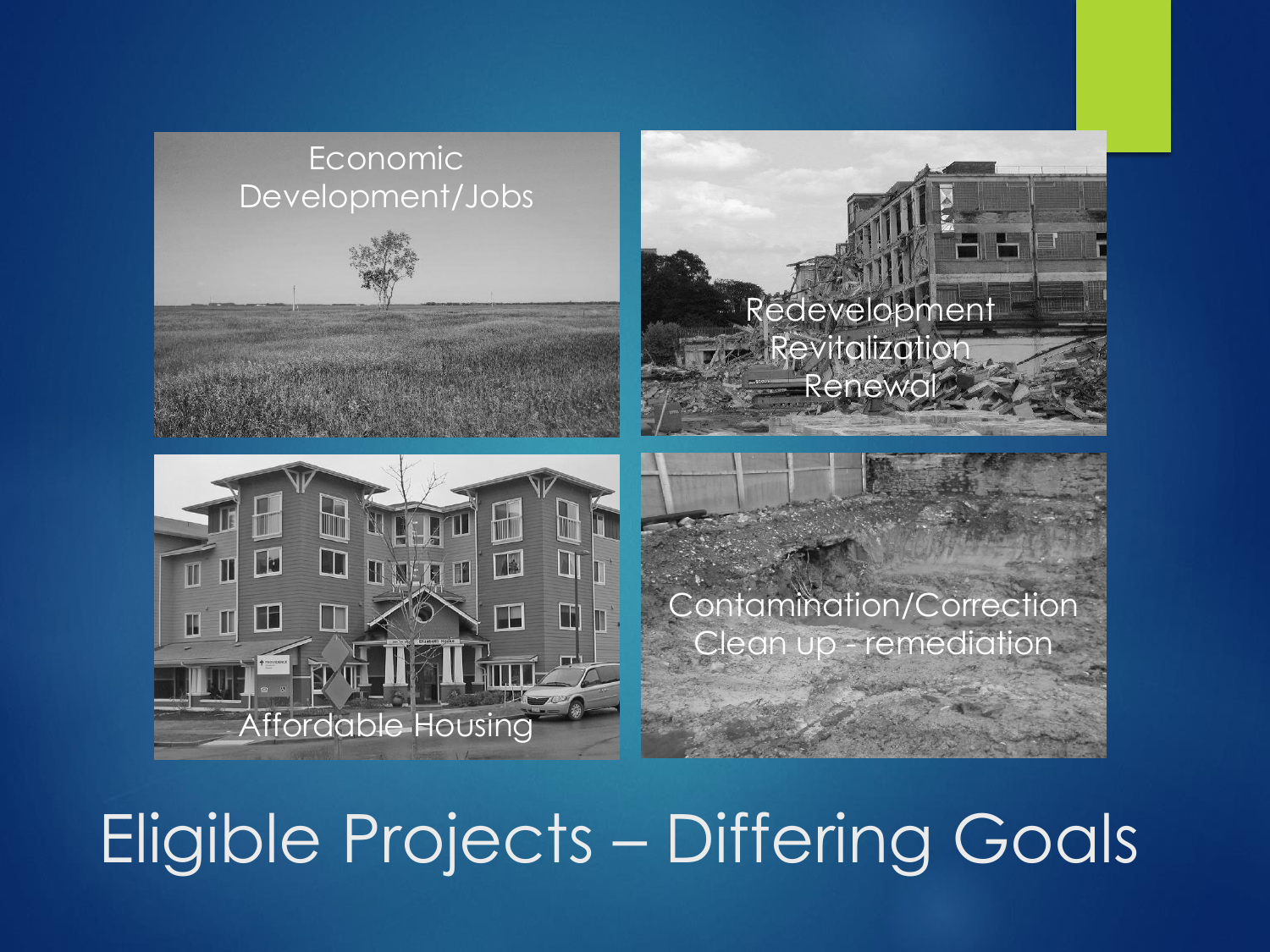### Tax Increment Financing Basics



Portion of new local & county property taxes generated 'captured'

'Captured' taxes used to make development happen

"But for" TIF project wouldn't happen & new taxes would never be generated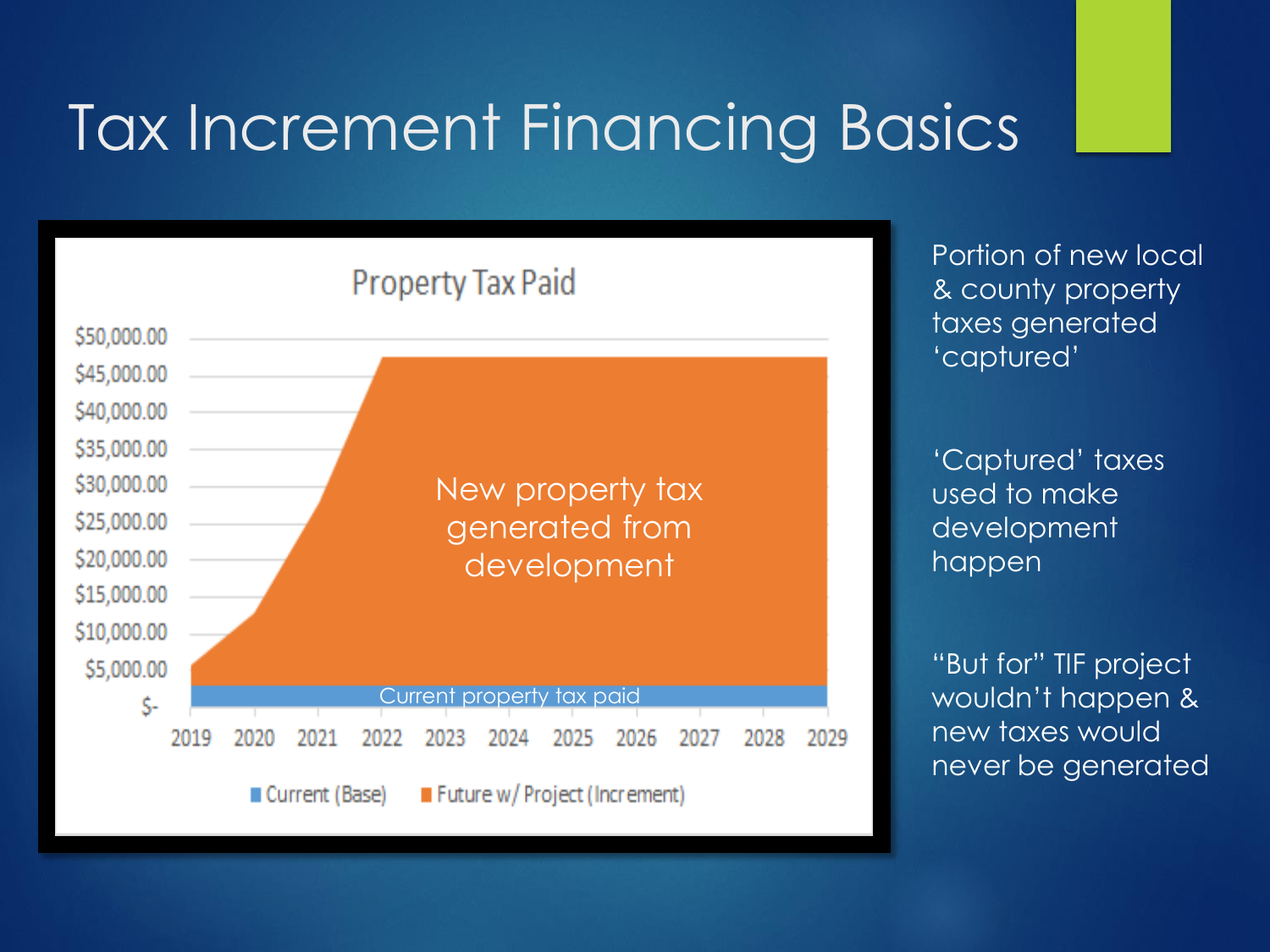Tax increment financing is **always** dependent on new tax revenue generated by development; without new taxes there is no tax increment

City policy for tax abatement policy has been new taxes generated by development only; no abatement of existing taxes paid

Only using new taxes generated means the City is not 'giving' developer money; if the development didn't happen the TIF or abatement wouldn't be available

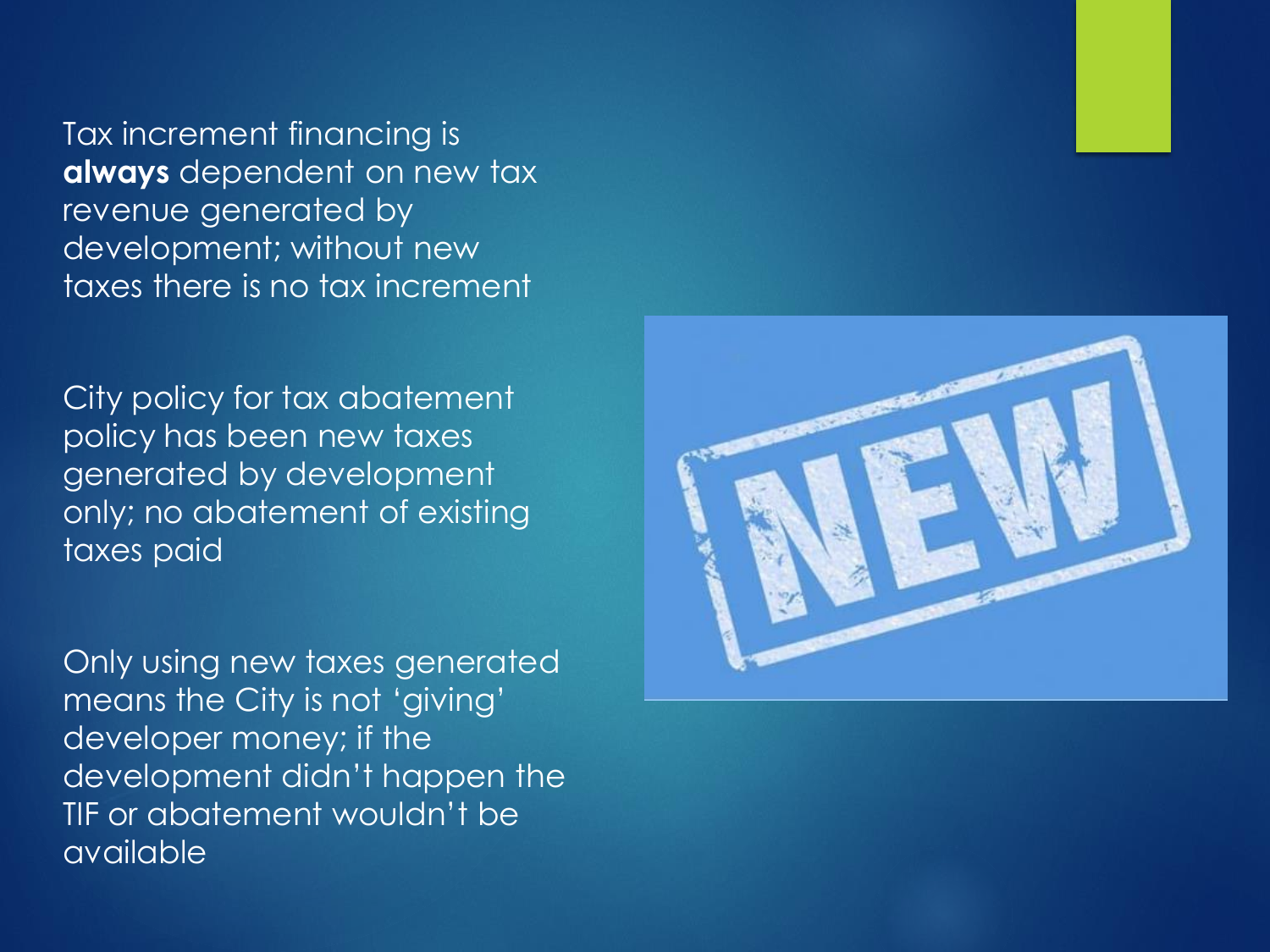#### How do we know we are getting a fair deal?

Q: How do we know the Developer isn't using bogus numbers?

**A: Ask & trust the professionals working on City's behalf to review the numbers**

Q How do we know if we are paying for inflated costs?

**A: "Look Back" provision in TIF agreement – sworn construction statement of costs at completion of project required, adjust if needed**

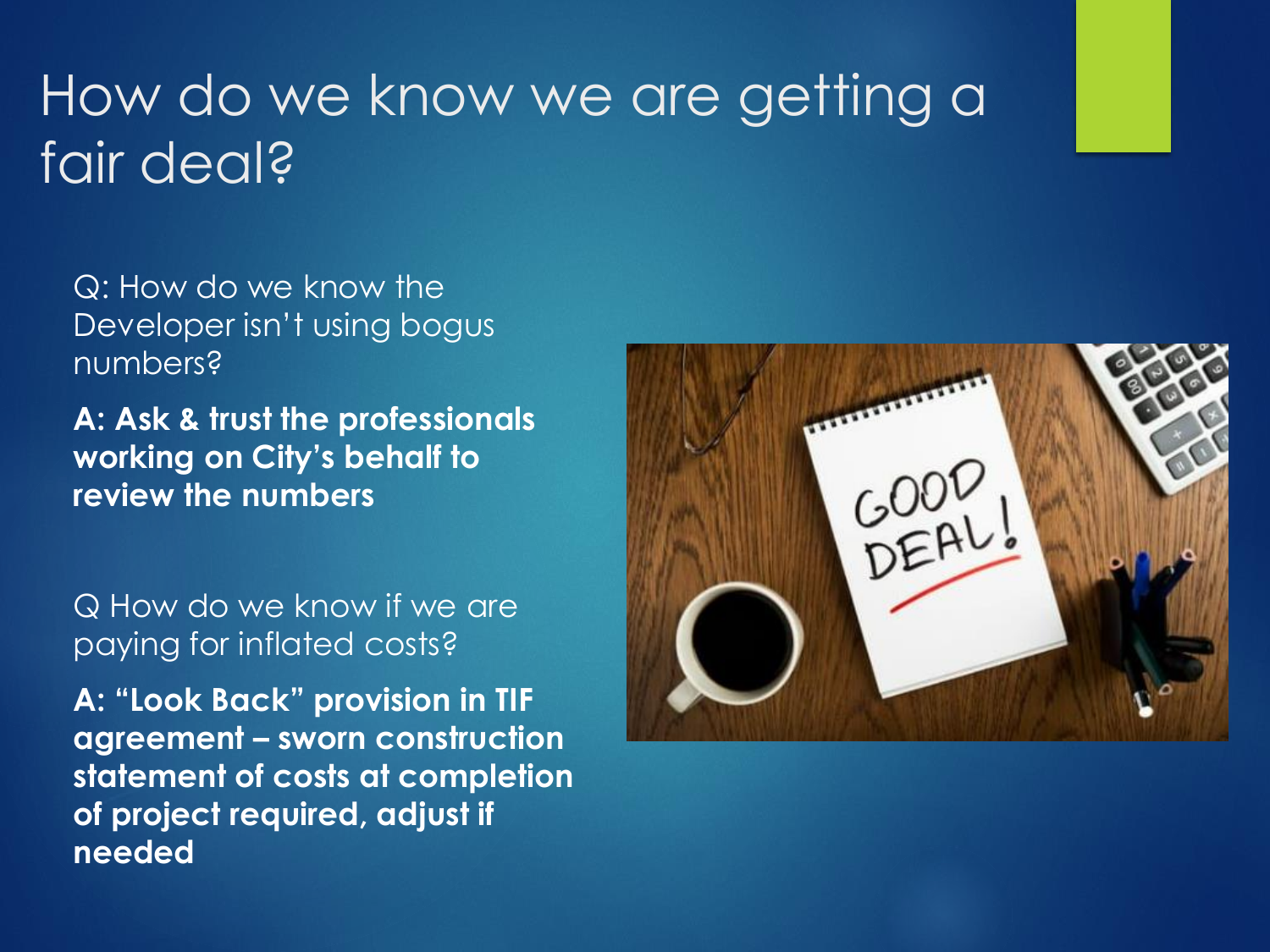#### Developer shoulders risk – not the ity

Pay-as-you-go type only. The City does not issue TIF or abatement bonds to fund private development

This means the Developer pays all costs up-front

Developer finances cost and receives semi annual payments from part of available increment or abatement; if taxes aren't paid semi-annual payments from City to Developer are not paid

City limits both maximum payment and term – whichever comes first assistance ends